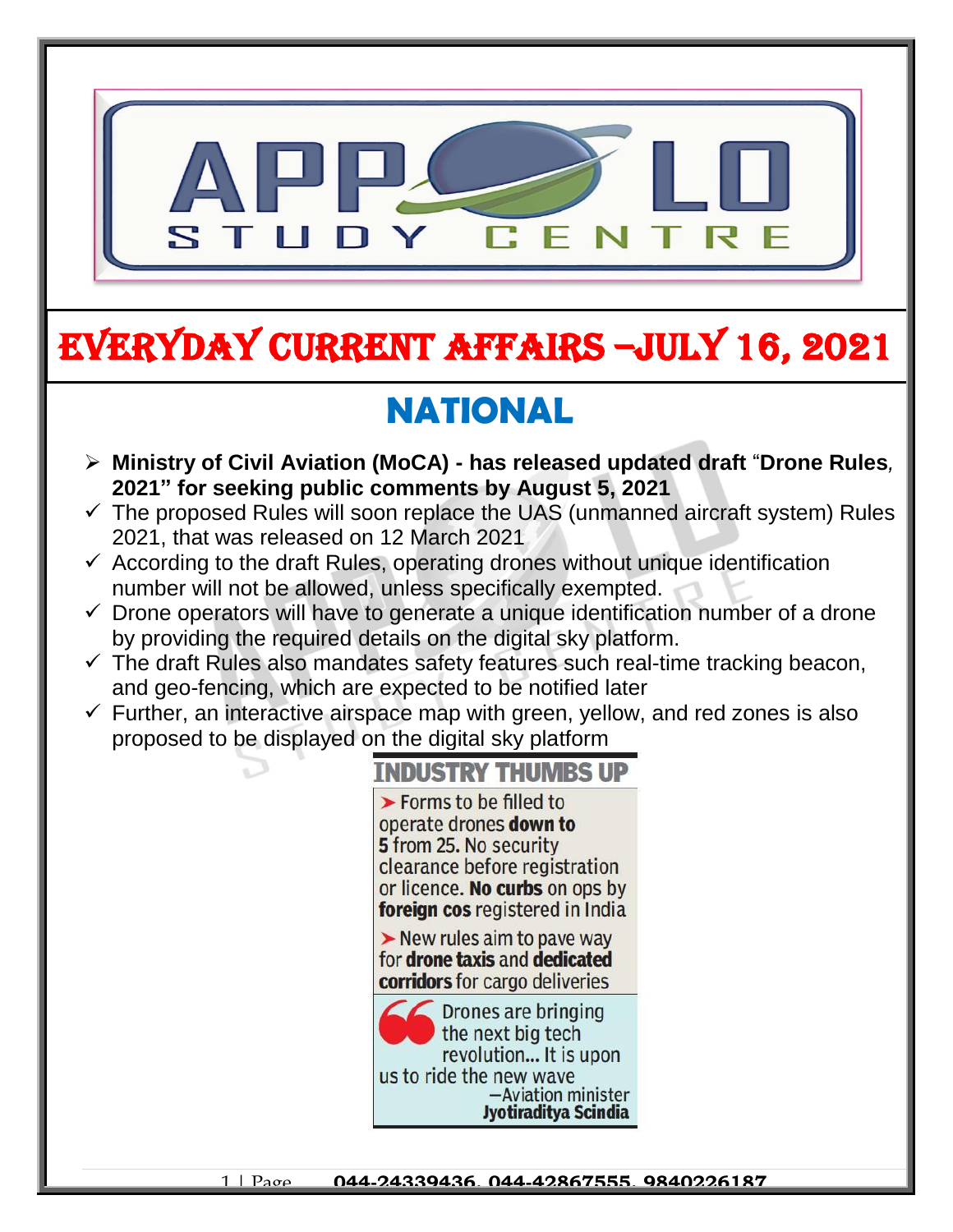- $\checkmark$  Under the proposed Rules, Digital sky platform will be developed as a businessfriendly single-window online system with minimal human interference and most permissions will be self-generated.
- $\checkmark$  No pilot licence will be required for micro drones used for non-commercial use, nano drones and for research and development (R&D) organizations operating such drones.
- $\checkmark$  Meanwhile, coverage of drones under Drone Rules 2021 has been increased from 300 kg to 500 kg and it will also cover drone taxis
- $\checkmark$  The Ministry will also facilitate development of drone corridors for cargo deliveries and a drone promotion council will be set up to facilitate a business-friendly regulatory regime.
- $\checkmark$  The fees for using drones will also be reduced sharply.
- $\checkmark$  Also, now there will be no restriction on drone operations by foreign-owned companies registered in India.
- $\checkmark$  The maximum penalty under new rules will be capped at Rs.1 lakh (not including penalties for violating other laws).
- **Khadi and Village Industry Commission (KVIC) - has secured trademark registration for its brand name "Khadi" in three countries - Mexico, Bhutan and United Arab Emirates (UAE).**
- $\checkmark$  With this, KVIC has received trademark registration in a gulf country UAEsuccessfully for the first time on June 28, 2021
- $\checkmark$  Earlier, KVIC has secured trademark registration for "Khadi" in Mexico in December 2020.
- $\checkmark$  Further, this month, KVIC obtained trademark registration in Bhutan on July 9.
- $\checkmark$  KVIC already trademark registrations in certain classes of word "Khadi" in five countries – United Kingdom, Germany, Australia, Russia and China besides European Union.

### **INDIA AND NEIGHBOURS**

- **Nepal – has signed a \$1.3 billion deal with Satluj Jal Vidyut Nigam (SJVN) of India to develop a 679-megawatt hydropower project in eastern Nepal.**
- $\checkmark$  This will be the second mega venture to be launched by India in Nepal and is the single largest foreign investment project.
- $\checkmark$  This hydropower project will be developed under build, own, operate and transfer (BOOT) model.
- $\checkmark$  Earlier, India has launched a \$1.04 billion 900-MW Arun-3 hydroelectric project in Nepal.
- $\checkmark$  It will be developed on Arun River in Sankhuwasabha District of Province 1 in East Nepal
- $\checkmark$  BOOT model is a form of project delivery method, which is usually used for largescale infrastructure projects.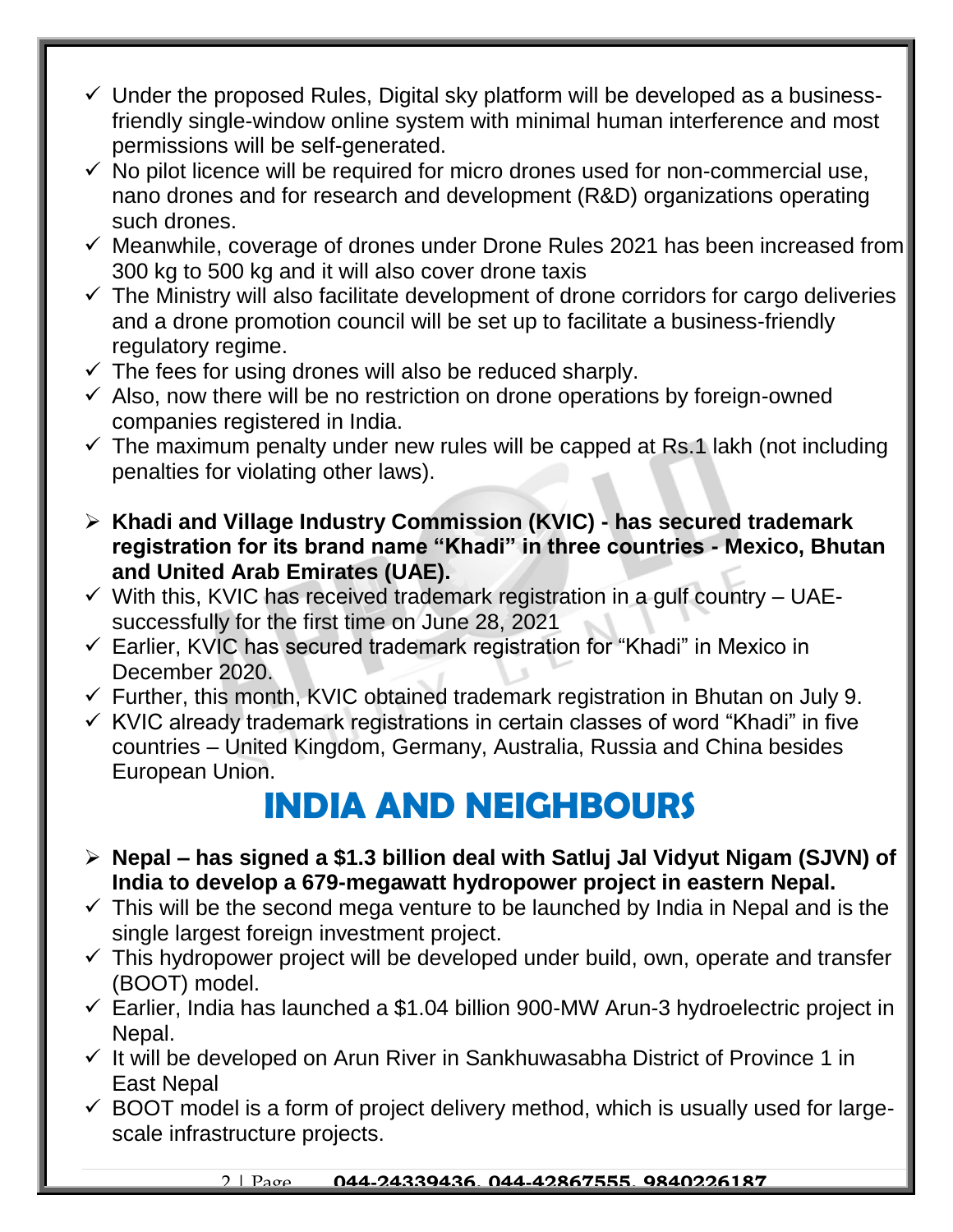$\checkmark$  Under such model, a private entity receives a concession from public sector to design, finance, construct, own, and operate a facility under contract.

### **PERSONALITIES**

 **An 18-year old Dutch student, Oliver Daemen - to become the youngest person to fly in space with Jeff Bezos' Blue Origin on July 20**



- $\checkmark$  According to Blue Origin, Oliver will be the first paying customer, but did not disclose the price of his ticket
- $\checkmark$  Bezos' brother, Mark Bezos and female aviator Wally Funk will be the other members of the maiden crewed spaceflight of Blue Origin
- $\checkmark$  The four will blast off from West Texas onboard a New Shepard re-usable rocket for a 10-minute flight.
- $\checkmark$  New Shepard is named after the first American astronaut in space, Alan Shepard
- $\checkmark$  At 18 and 82, Daemen and Funk will be the youngest and oldest astronauts to travel to space.
- $\checkmark$  The Amazon founder, Jeff Bezos will become the second person to ride his own rocket into space, following Virgin Galactic's Richard Branson.
- $\checkmark$  British billionaire Richard Branson reached space for 50 miles above New Mexico desert on a Virgin Galactic spaceship on July 11
- $\checkmark$  Soviet cosmonaut Ghermon Titov holds the record for the youngest to fly in space.
- $\checkmark$  He was 25 when he blasted into orbit four months after Yuri Gagarin, the first person in space.
- $\checkmark$  The oldest, John Glenn was 77 when he launched aboard space shuttle Discovery in 1998, 37 years after becoming the first American to orbit the world.



- **Nobel Peace Prize awardee Muhammad Yunus of Bangladesh - will become the second recipient of the Olympic Laurel**
- $\checkmark$  Yunus will receive the trophy during the opening ceremony of the Tokyo Games on July 23.